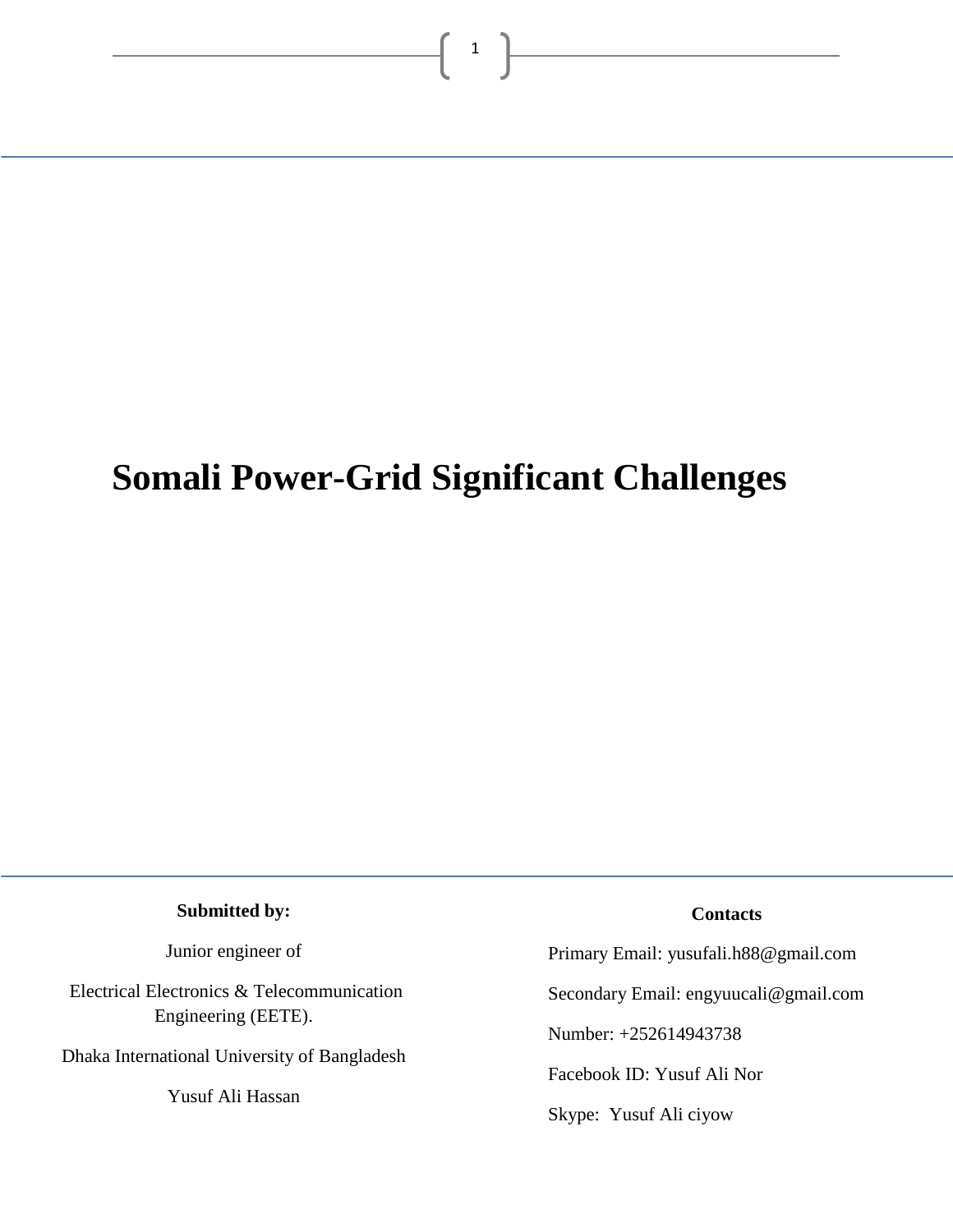# **Contents**

| Cover page                           |                |
|--------------------------------------|----------------|
| Contents of paper                    | $\overline{2}$ |
| Abstract                             | 3              |
| Introduction                         |                |
|                                      | $4 - 5$        |
| General Production Energy in Somalia |                |
|                                      | 5              |
| Generation Capacity and Installation |                |
| Connections                          | 5              |
| Donor Engagement System              | 6              |
| References                           | 7              |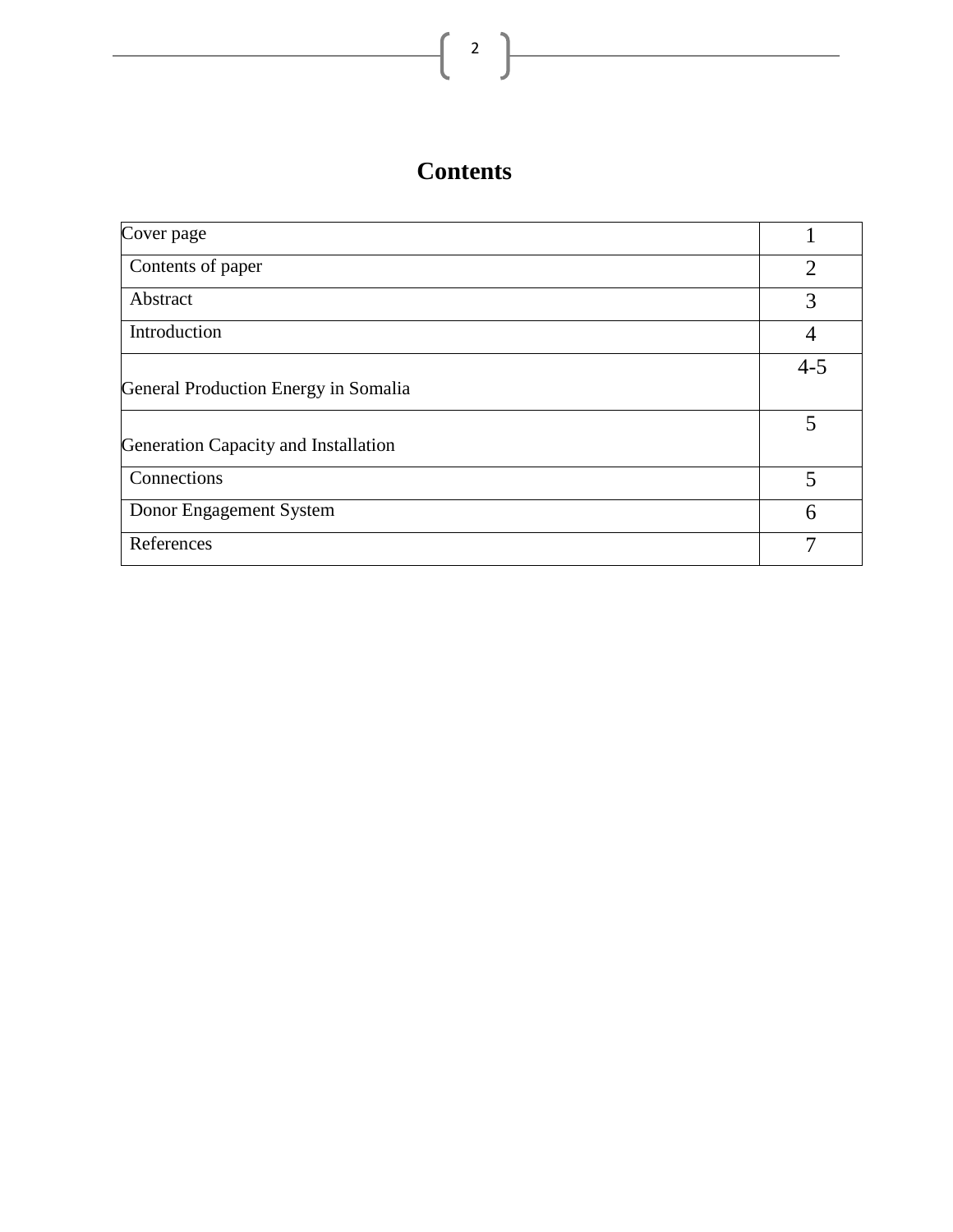3

## **Abstract**

Since the collapse of the military government in Somalia, the lives and all basic needs of the nation have been shattered in 1991 and the role of the government has disappeared, such as Hospitals, Water Supplies, Power Supplies (Electric) and etc.

Thereafter, private companies were set up to meet the demand for electricity all of which use diesel generations imported from Gulf countries, on their production is very limited and their time life is short also their cost is high, and this is main of the reasons why electricity costs are rising high as I discussed of this paper.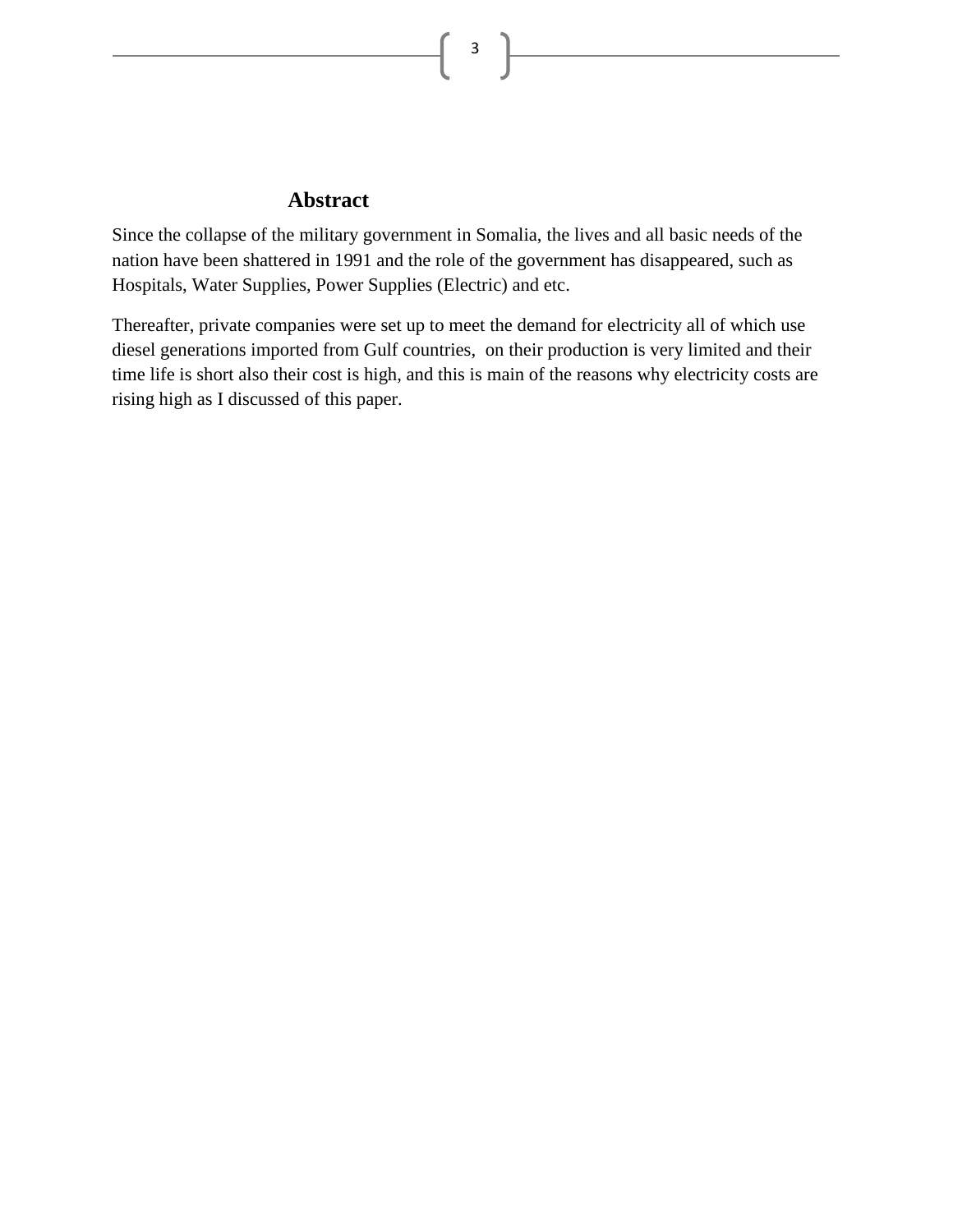#### **Introduction**

4

My personal research and reading has found reliable sources of Somali energy science who have presented comparative studies and publications.Somalia's power sector faces significant challenges, including lack of sufficiently trained labor, a weak regulatory environment, high investment costs, scarcity of energy production supplies, and poor infrastructure. Given the unavailability of traditional project finance, coupled with local Islamic financial practices, Somalia has developed its own capital-raising mechanisms for infrastructure projects which are evolving as projects grow in size and scale. Companies have successfully raised significant sums from diaspora populations in the U.S. and beyond for energy projects. Despite great strides made recently by the private sector to increase the production and distribution of electricity, the annual consumption of electricity per capita remains among the lowest in Africa and customers pay a high rate 50-125 cents/kWh compared to 0.15 cents/kWh in Kenya and 0.6 cents/kWh in Ethiopia.. Private sector players supply more than 90 percent of power in urban and peri-urban areas using local private mini-grids. They have invested in diesel-based systems of between 500 kVA to 5000 kVA installed capacity per mini-grid. These mini-grids are normally zoned with each operator building, owning and operating the generation, transmission, distribution, maintenance and collecting tariffs. Thus, more than 68 percent of urban/peri urban areas have access to electricity, though at a high cost that might reach a maximum of \$1/kWh, one of the costliest places in the world to buy power according to the World Bank papers.

### **General Production EnergyinSomalia**

Since the fall of the central government of Somalia in 1991, electricity service has only played a unique role for Somalis. The generation capacity currently installed is approximately 106 megawatts (MW). as reported by us aid, Although most power companies rely on diesel generators, interest and investment are growing in integrated systems from solar and windenergy resources.

A question has asked one of the companies operating in Mogadishu in the field of electricity told me that they produce 70 megawatts (MW) of energy. In terms of its role as a company, the private energy company in Mogadishu is not the biggest one.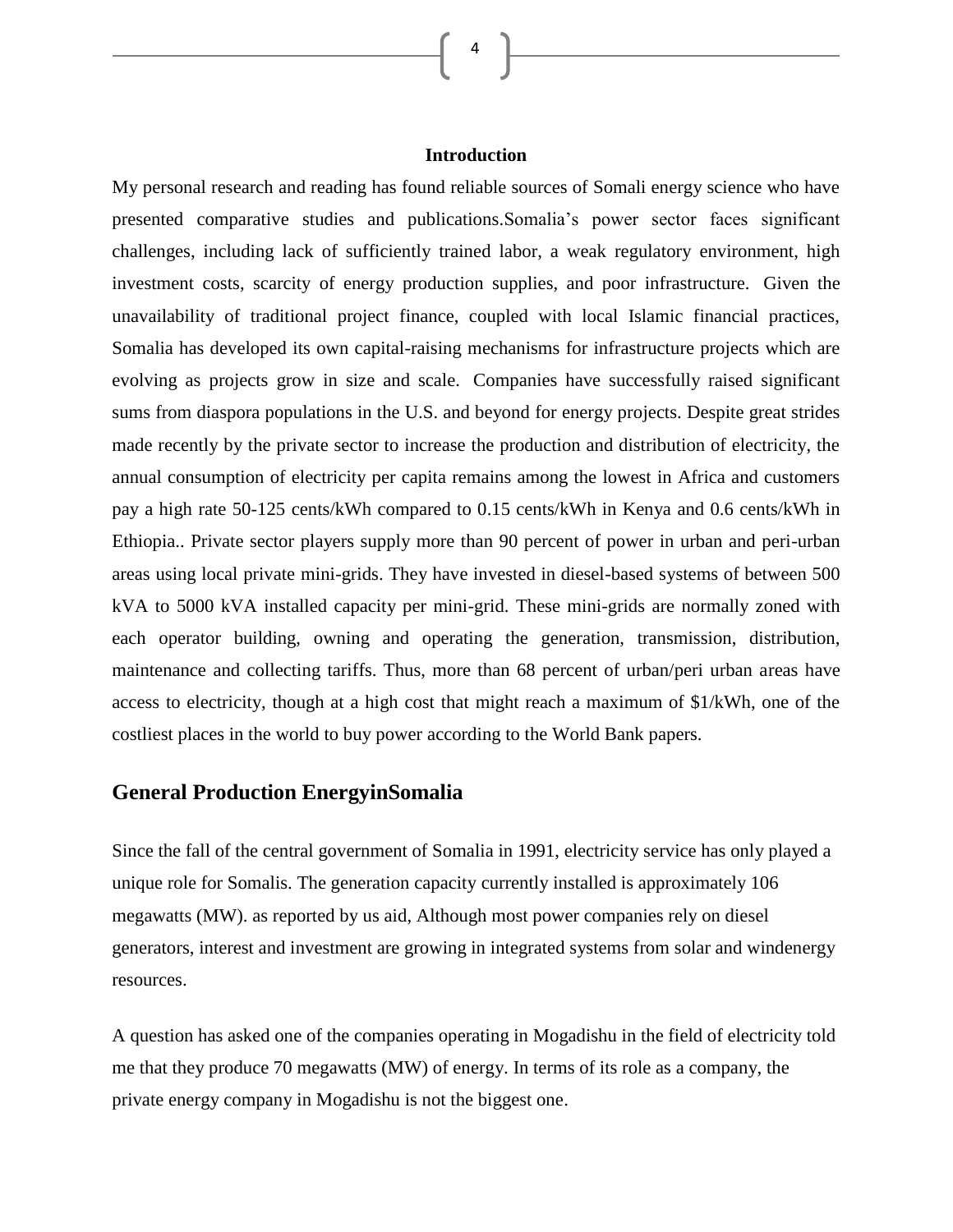According to a recent study by the African Development Bank, Somalia has the highest resource potential of any African nation for onshore wind power and could generate between 30,000 to 45,000 MW. Solar power could potentially generate an excess of 2,000 kWh/m<sup>2</sup>. Only an estimated 16% of the population has access to electricity. Somalia has higher tariffs compared to neighboring countries Kenya and Ethiopia.

 $5 \quad \boxed{}$ 

#### **Generation Capacity and Installation**

There is no national grid. The main urban centers, such as Mogadishu and Hergeysa, have standalone systems which are often inefficient and largely privately owned. Electricity system losses in Somalia are on average 25%, and sometimes as high as 40%.<sup>[3]</sup>The production generation estimates of the studies of independent organization in Somalia and Africa show:-

- 1. Installed Capacity: 106 MW
	- a. Diesel: 100 MW
	- b. Solar:5 MW
	- c. Wind: 0.9 MW.

According to the African Development Bank (AfDB), there are plans to make development and investment in Africa, particularly Electricity and natural energy, on 2030 to produce 500 megawatts MW energy.

#### **Connections**

This is the method measuring the connection of electricity in country as estimated by international organizations and Africa development bank.

- 1. Current Access Rate: 15%
	- a. Rural: 1%
	- b. Urban: 35%
- 2. Households without Power: 2.4 million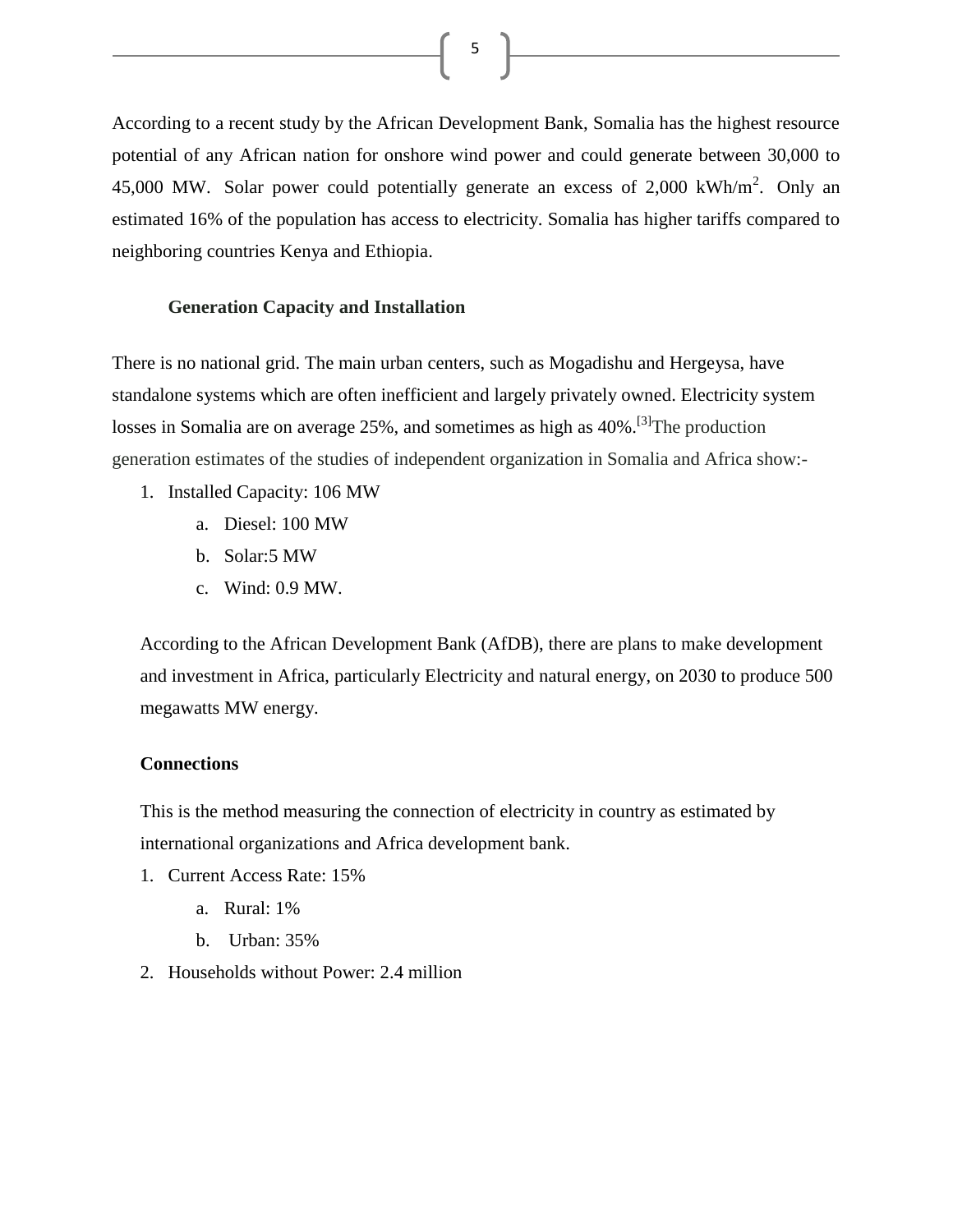#### **Donor Engagement System**

The World Bank completed a power master plan study in August 2018 which details a 20 year least cost plan, gap analysis of regulations, laws, standards, and the institutional and human resource development needs to develop the sector. The Somali government has prioritized the drafting of an energy policy, strategy, and regulatory framework to facilitate more private sector investment in alternative renewable energy, and also to explore the possibility for technically viable cross-border energy trade with neighboring countries.<sup>[1]</sup>

6

The Somaliland Electrical Energy Act was prepared with the support of USAID and the UK's Department for International Development, while the Somalia National Energy Policy resulted from a European Union-funded project.

There are great governments and international organizations in these currently supports the Somali government and private sector to increase the availability of quality energy and to reduce tariffs through the provision of a wide range of technical assistance to develop the electricity supply industry.

#### Efforts include:

- 1. Providing institutional capacity building for Somali public energy agencies;
- 2. Providing technical assistance to private sector companies to improve the capacity and efficiency of operations;
- 3. Improving collaboration between private sector entities throughout Somalia, including the country's energy association, in order to increase technical capacity within the energy sector;
- 4. Undertaking targeted energy demand/generation studies; and
- 5. For targeted industries, such as fisheries and dairy, improving access to renewable energy solutions<sup>[2]</sup>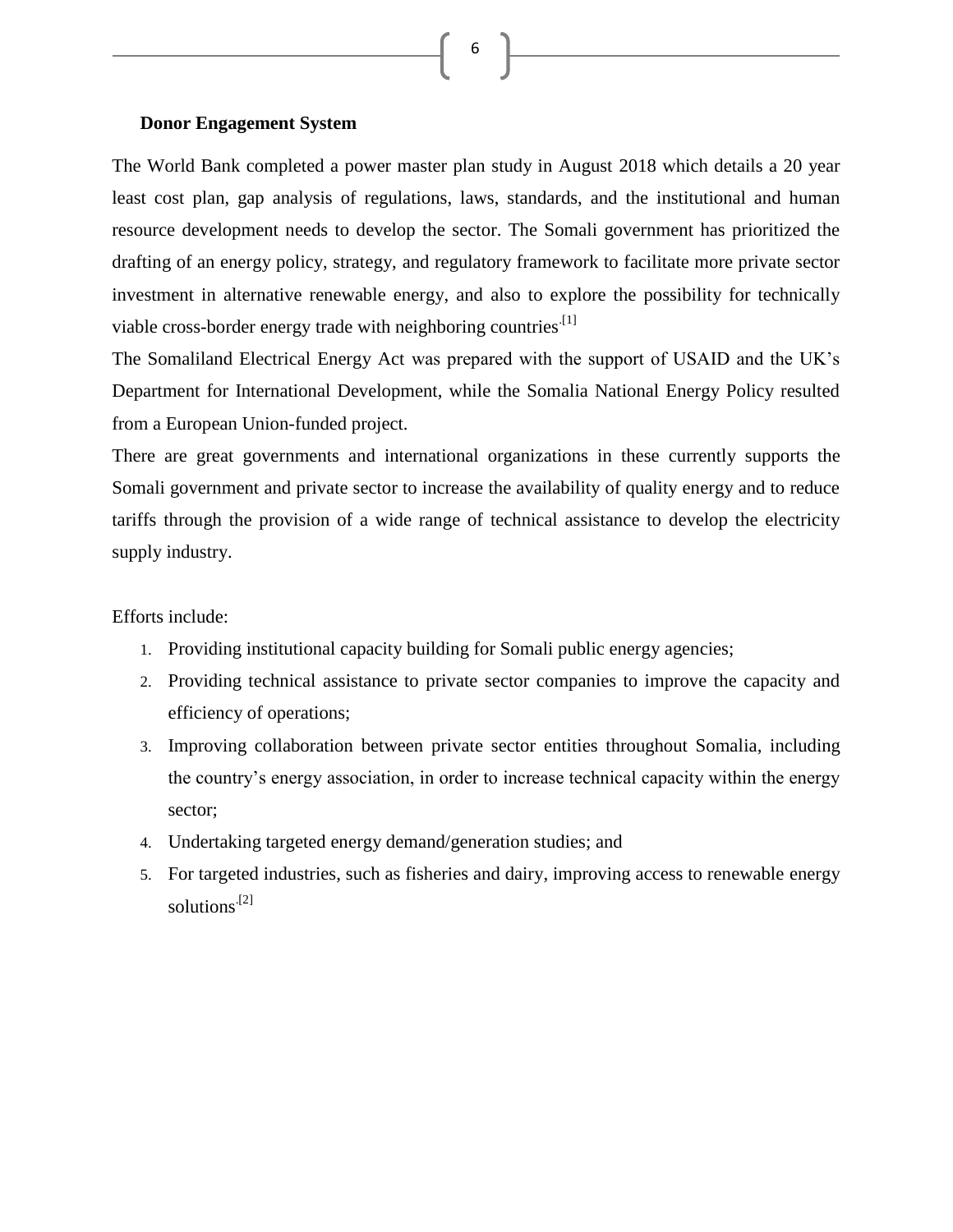# **References**

[1] World Bank, [**Somali Electricity Access Project**], Documents1.Worldbank.Org, April 2018

[2] USAID, [SOMALIA POWER AFRICA FACT SHEET],WWW.USAID.GOV,2020.

[3] ODI,GOGLA,Practical Action &SolarAid, [odi.og/publications], January 2016.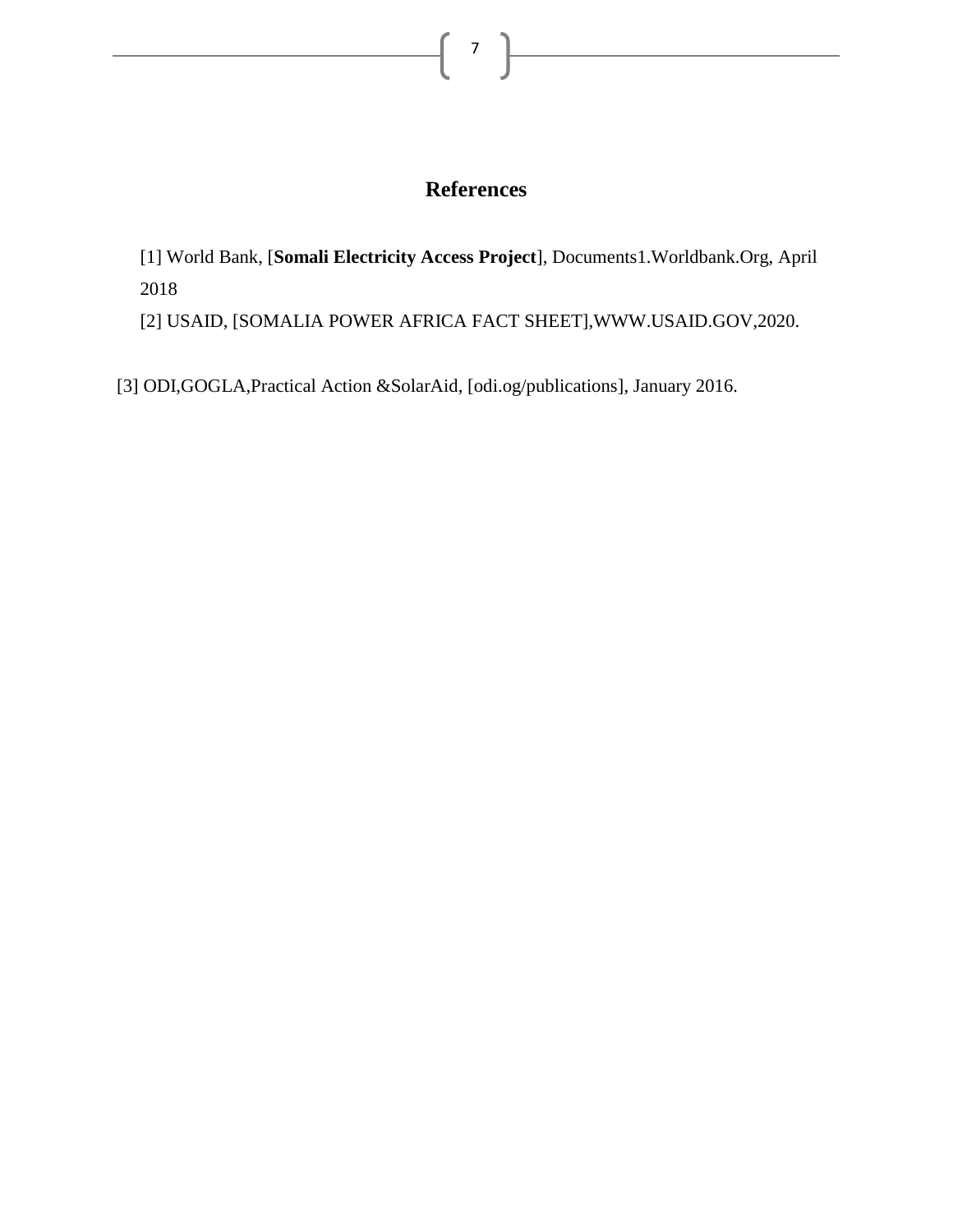#### [31]Akbarzhon Madaminov, "Recommendation Systems", Engpaper Journal

[32]Aathi oli.S , "REVIEW PAPER ON PHISHING ATTACKS", Engpaper Journal

[33]Rania Fernando, "IoT based – Street Light Controlling System", Engpaper Journal

[34]K. SAI BHARGAV, V. RAJENDRA, "Study on Data Structures for Machine Learning", Engpaper Journal

8

[35]Brundha P, Guruprasad K N, Amith V Hiremath,Sirisha R, Chandrakanth G Pujari , "Face Detection Based Smart Attendance System Using Haar Cascade Algorithm", Engpaper Journal

[36]Afsana Nadaf , "RFID BASED LIBRARY MANAGEMENT SYSTEM", Engpaper Journal

[37]Mr. Vedant Thube, Neha Thakur, Mr. Siddhesh Balsaraf,Ms. Priyanka Hanchate, Dr. S. D. Sawarkar , "Accident Prevention using Eye Drowsiness & Yawning Detection", Engpaper Journal

[38]Abhishek A Hishobkar, Rutuja Gaonkar, Jagdish Chintamani , "DIGITAL DIARY", Engpaper Journal

[39]Pooman Suryavanshi, Aryan Ghadge, Manali Kharat , "TAXI SERVICE for VISUALLY IMPAIRED", Engpaper Journal

[40]Mr. Pankaj yadav, Shila Jawale, Mr. Ashutosh Mahadik, Ms. Neha Nivalkar, Dr. S. D. Sawarkar , "NEWS ARTICLES CLASSIFICATION", Engpaper Journal

[41]Rahul Chavan, Manvee Bhoir, Gaurav Sapkale, Anita Mhatre, "Smart Tourist Guide System", Engpaper Journal

[42]Rutik Desai, Akash Jadhav,Suraj Sawant ,Neha Thakur , "Accident Detection Using ML and AI Techniques", Engpaper Journal

[43]Anagha Vishe,Akash Shirsath, Sayali Gujar, Neha Thakur , "Student Attendance System using Face Recognition", Engpaper Journal

[44]Ms.Sayali Patekar, Shila jawale, Ms.Pranali Kurhade, Mr.Shubham Khamkar , "Smart Classroom Application", Engpaper Journal

[45]DOSHI SAKSHI, DEVYANI CHAUDHARI, POOJA GAIKWAD, RUTUJA CHABUKSWAR,MRS. SUJATA KOLHE, "TOURISM SIMPLIFIED THROUGH VOICE", Engpaper Journal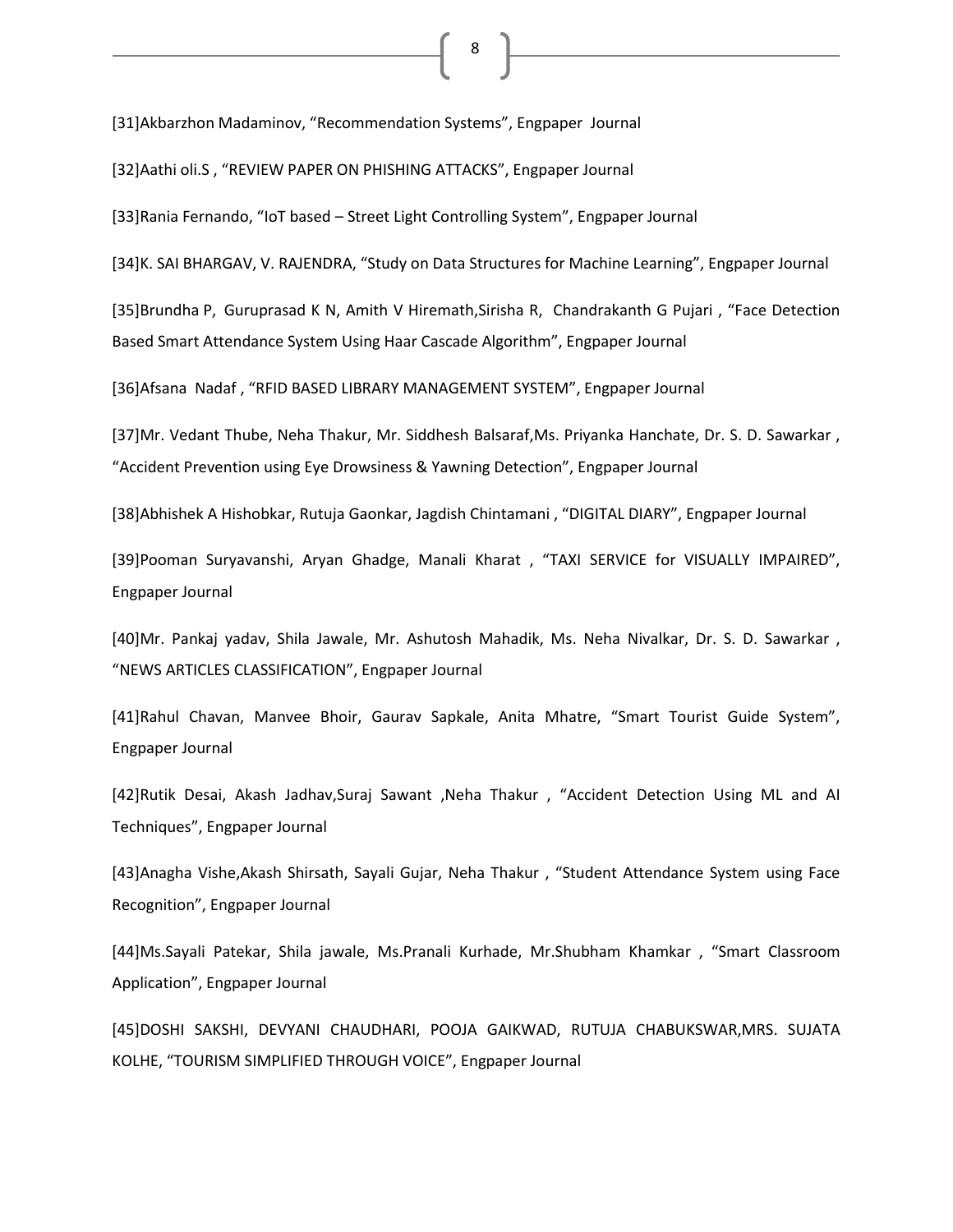[46]Afreen Fathima,Samreen Jameel, Pathan Ahmed khan , "ACCIDENT DETECTION AND ALERTING SYSTEM", Engpaper Journal

9

[47]Suman Zareen, Tuba Masood, Pathan Ahmed khan, "E-Commerce Web Application with Augmented Reality", Engpaper Journal

[48]Lok Shan CHAN, "Selection of Waterfall and Agile Methodologies in Software Testing", Engpaper Journal

[49]Barve Rutu, "CLOUD COMPUTING SYSTEM FOR GAMING", Engpaper Journal

[50]Harshvardhan Singh, "Machine Learning: Fake News Blocking", Engpaper Journal

[51]M.Al Batahari, "SERVERS ROOM MONITORING SYSTEM USING IOT", Engpaper Journal

[52]AYUSHI ANKITA RAKSHIT, "VIRTUAL MASTER USING PYTHON", Engpaper Journal

[53]Baldeep Kaur, "REAL TIME SLEEP DROWSINESS DETECTION USING FACE RECOGNITION", Engpaper Journal

[54]Suchitav Khadanga, "Two Stage CMOS Operational Amplifier From Specification to Design", Engpaper Journal

[55]nidhi sharma, "Introduction to Remote Sensing", Engpaper Journal

[56]Rohith N Reddy, "COVID-19 Detection using SVM Classifier", Engpaper Journal

[57]Swapnil Kole, "COVID-19 Database on Consortium Blockchain", Engpaper Journal

[58]TejalLengare, PallaviSonawane, PrachiGunjal, ShubhamDhire, Prof.Shaikh.J.N , "Accident Detection & Avoidance System in Vehicles", Engpaper Journal

[59]Abhishek Pawshekar, Deepti More, Akash Khade, Pratiksha Wagh, Ganesh Ubale, "Augmented Reality: to converting and placing object into 3D model", Engpaper Journal

[61]Prof.Ubale.G.S, Pranjal Adhav,Pooja Gaikwad, Sushama Nadavade ,Pooja Kale , "Iot based Bridge Monitoring System", Engpaper Journal

[62]Divya Deewan, Priyanka Maheshwari, Sanjay Jain, "A REVIEW OF BATTERY-SUPERCAPACITOR HYBRID ENERGY STORAGE SYSTEM SCHEMES FOR POWER SYSTEM APPLICATION", Engpaper Journal